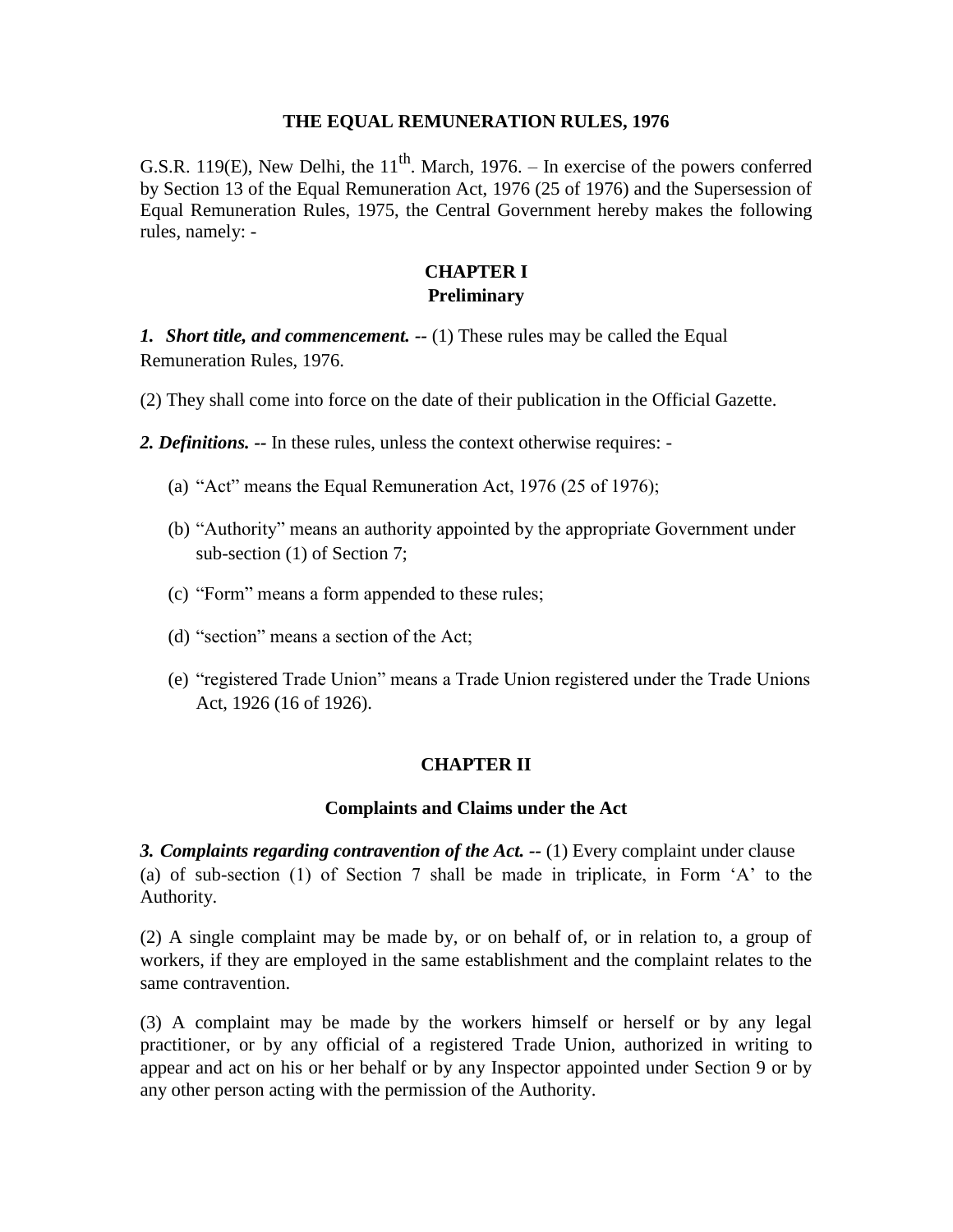*4. Claim regarding non-payment of wages etc. --* (1) Every claim under clause (b) of sub-section (1) of Section 7 shall be made y petition in triplicate, in Form 'B' to the Authority.

(2) A single petition may be made by, or on behalf of, or in relation to, a group of workers, if they are employed in the same establishment and their claims are of the same nature.

(3) A claim may be made by the worker himself or herself or by any legal practitioner, or by any official or a registered Trade Union, authorized in writing to appeal and act on his or her behalf or by any Inspector appointed under Section 9 or any other person acting with the permission of the Authority.

*5. Authorization. --* The authorization referred to in Sub-rule (3) of Rule 3 or Sub-rule (3) of Rule 4 shall be in Form 'C' which shall be presented to the Authority to whom the complaint or the claim as the case may be, is made along with such complaint or claim and shall form part of the record.

# **CHAPTER III**

### **Registers to be Maintained**

**1 [ 6.** *Registers to be maintained by the employer. --* Every employer shall maintain up to date a register in relation to the workers employed by him, **2** [in Form B specified in the Schedule to the Ease of Compliance to Maintain Registers under various Labour Laws Rules, 2017], at the place where the workers are employed.]

<sup>------------------------------------------------------------------</sup>

<sup>1.</sup> Subs by GSR 4095, dated  $24<sup>th</sup>$  October, 1983

<sup>2.</sup> Subs by GSR 154 (E), dated  $21<sup>st</sup>$  February, 2017, for "in Form D" (w.e.f. 21.02.2017)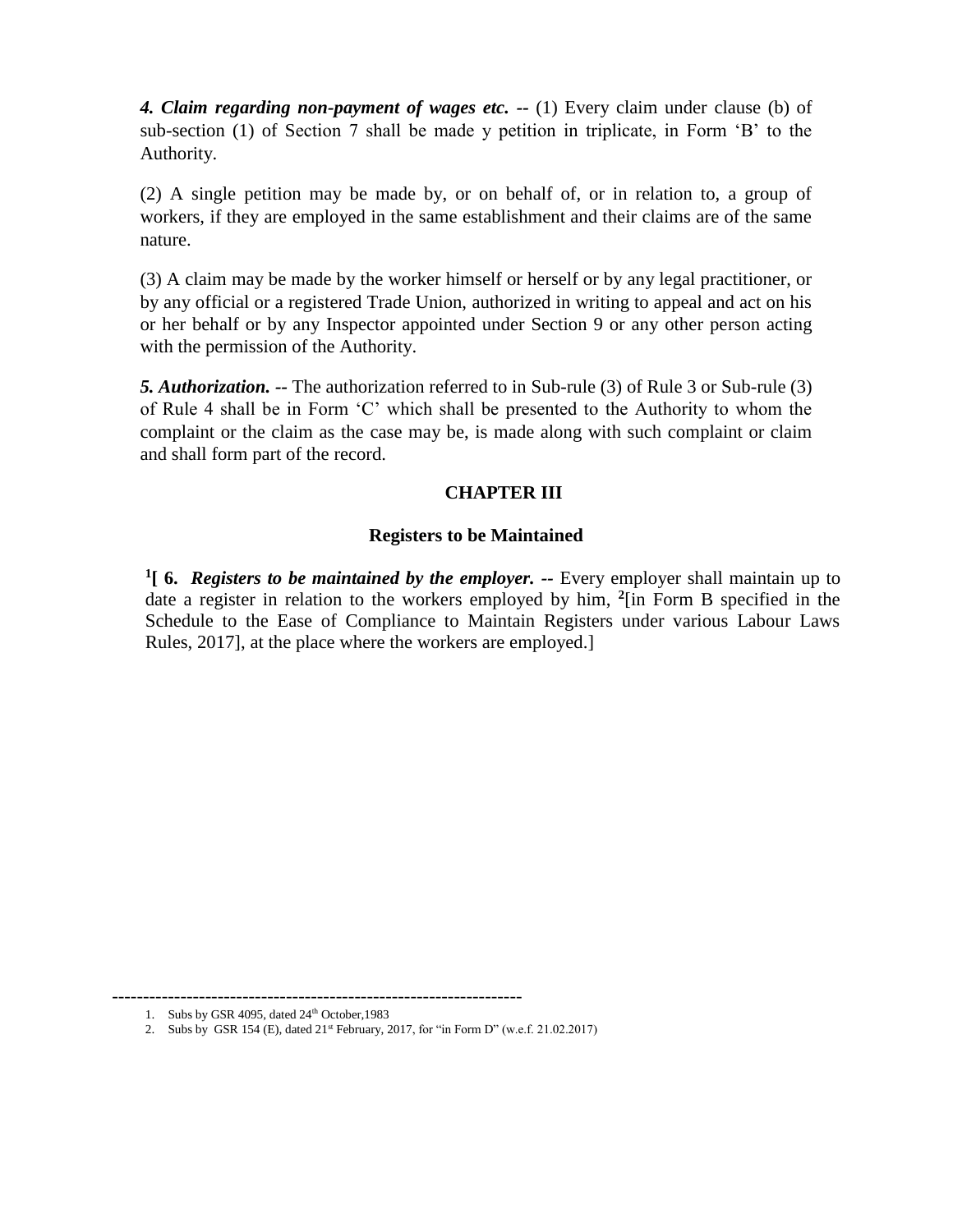### **FORM A**

## (To be submitted in triplicate) [See Rule  $3(1)$ ]

**Complaint under clause (a) or sub-section (1) of Section 7 of the Equal Remuneration Act, 1976 (25 of 1976)**

To

The Authority appointed under sub-section (1) of Section 7 \_\_\_\_\_\_\_\_\_\_\_\_\_\_\_\_\_ (Address)

A \_\_\_\_\_\_\_\_\_\_\_\_\_\_\_\_\_\_\_\_\_\_Complainant(s) Full Address Versus B \_\_\_\_\_\_\_\_\_\_\_\_\_\_\_\_\_\_\_\_\_\_\_\_\_\_\_\_Opposite Party \_\_\_\_\_\_\_\_\_\_\_\_\_\_\_\_\_\_\_\_\_Full Address

The Complaint(s) begs/beg to complain that the opposite party has been guilty of a contravention(s) of the provisions of the Equal Remuneration Act, 1976 (25 of 1976) as shown below: -

(Here set out briefly the particulars showing the manner in which the alleged contravention(s) has/have taken place and the grounds supporting the complaint).

The complainant(s) accordingly prays/pray that the Authority may be may be pleased to decide the complaint set out above and pass such order or orders there on as it may fit and proper.

The number of copies of the complaint (along with its annexures) as required under subrule (1) of rule 3 of the Equal Remuneration Rules, 1976 are submitted herewith.

The complainant(s) does/do solemnly declare that the facts stated in this complaint are true to the best of his/her/their knowledge, belief and information.

> Signature(s)/Thumb impression(s) of the Complainant(s).

\* I have been duly authorized in writing by \_\_\_\_\_\_\_\_\_\_\_\_\_\_\_\_\_\_ [here insert the name of the worker(s)], to appear and act on his/her/their behalf.

> Signature of the legal practitioner/ Official of a registered Trade Union duly authorized.

Station \_\_\_\_\_\_\_\_\_\_\_\_\_\_\_\_\_\_

Date\_\_\_\_\_\_\_\_\_\_\_\_\_\_\_\_\_\_\_

\*Strike out this portion if inapplicable.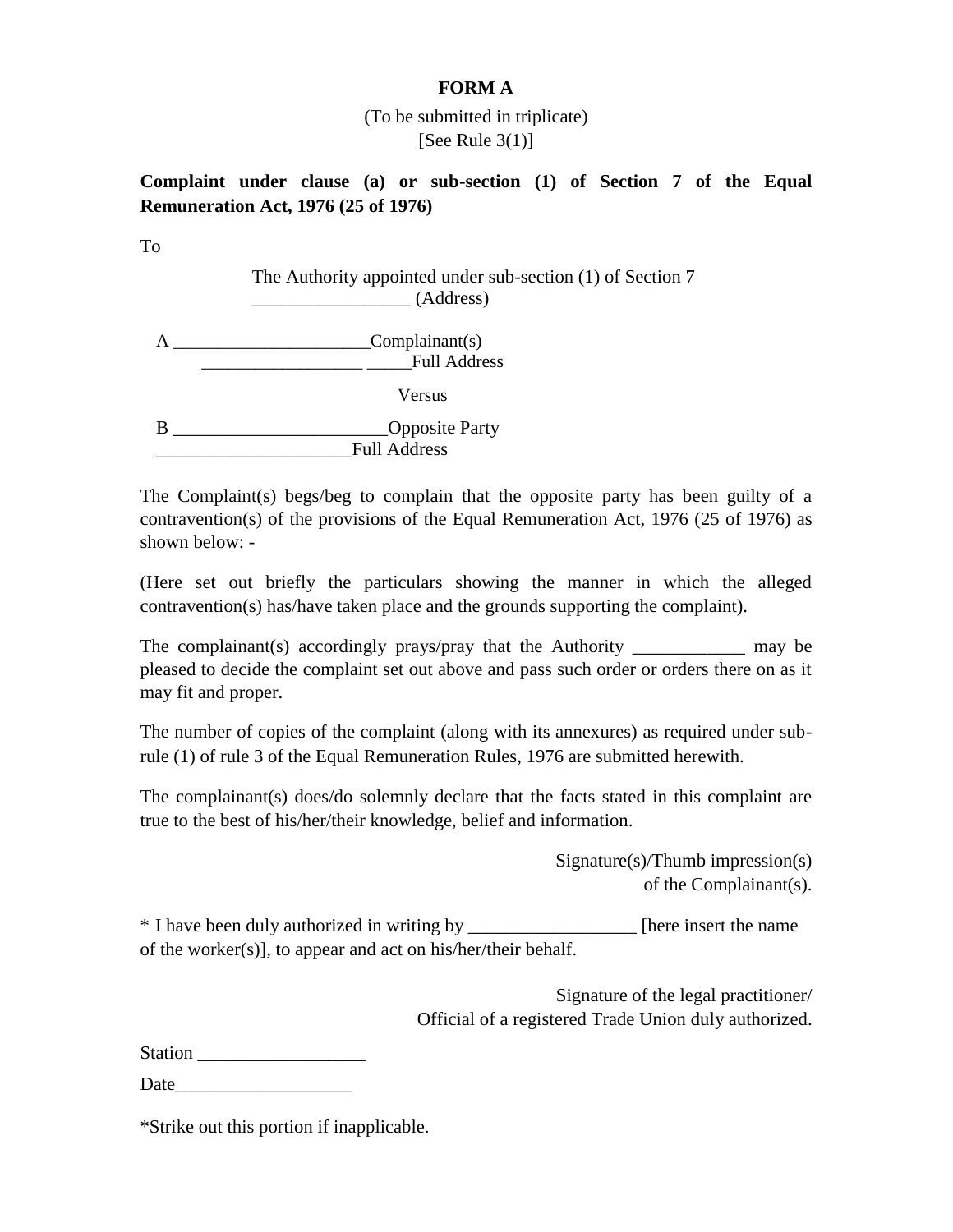#### **FORM B**

(To be submitted in triplicate) [See Rule  $4(1)$ ]

## **Claim under clause (b) of sub-section (1) of Section 7 of the Equal Remuneration Act, 1976 (25 of 1976).**

To

The Authority appointed under sub-section (1) of Section 7

\_\_\_\_\_\_\_\_\_\_\_\_\_\_\_\_\_\_\_\_\_\_ (Address)

A\_\_\_\_\_\_\_\_\_\_\_\_\_\_\_\_\_\_\_\_\_\_\_ Petitioner(s) \_\_\_\_\_\_\_\_\_\_\_\_\_\_\_\_\_\_\_\_\_\_\_Full Address

Versus

B\_\_\_\_\_\_\_\_\_\_\_\_\_\_\_\_\_\_\_\_\_\_\_\_ Opposite Party \_\_\_\_\_\_\_\_\_\_\_\_\_\_\_\_\_\_\_\_\_\_\_\_\_Full Address.

The petitioner(s) above named states/state as follows:-

(1) The petitioner(s) was/were/is/are employed from  $\sqrt{1 - \frac{1}{\sqrt{1 - \frac{1}{\sqrt{1 - \frac{1}{\sqrt{1 - \frac{1}{\sqrt{1 - \frac{1}{\sqrt{1 - \frac{1}{\sqrt{1 - \frac{1}{\sqrt{1 - \frac{1}{\sqrt{1 - \frac{1}{\sqrt{1 - \frac{1}{\sqrt{1 - \frac{1}{\sqrt{1 - \frac{1}{\sqrt{1 - \frac{1}{\sqrt{1 - \frac{1}{\sqrt{1 - \frac{1}{\sqrt{1 - \frac{1}{\sqrt{1 - \frac{$ as\_\_\_\_\_\_\_\_\_\_\_\_\_\_\_ employed (category) in \_\_\_\_\_\_\_\_ (name of establishment) of Shri/Messrs (Name of the employer and address).

(2) The opposite party is the employer within the meaning of clause (c) of Section 2 of the Equal Remuneration Act, 1976 (25 of 1976).

(3) The petitioner(s) was/were/has/have not been paid wages at rates equal to those of workers of the opposite sex for the same work or work of a similar nature for the period  $from$   $\qquad \qquad$  to  $\qquad \qquad$  to  $\qquad \qquad$ .

(4) The petitioner(s) was/were/has/have not been paid wages at the rate of whereas workers of the opposite sex for the same work or work of similar nature were paid/have been paid at the rate of during the said period.

(5) The petitioner(s) estimates/estimate the values of relief sought by him/them at Rs. [Rupees (in words)].

(6) The petitioner(s), therefore, prays/pray that the Authority may be pleased to decide the claim set out above and pass such order or orders thereon as it may deemed fit and proper.

(7) The petitioner(s) begs/beg leave to amend or add to or make alternations in the petition, if and when necessary, with the permission of the Authority.

The petitioner(s) does/do solemnly declare that the facts stated in this petition are true to the best of his/her/their knowledge belief and information.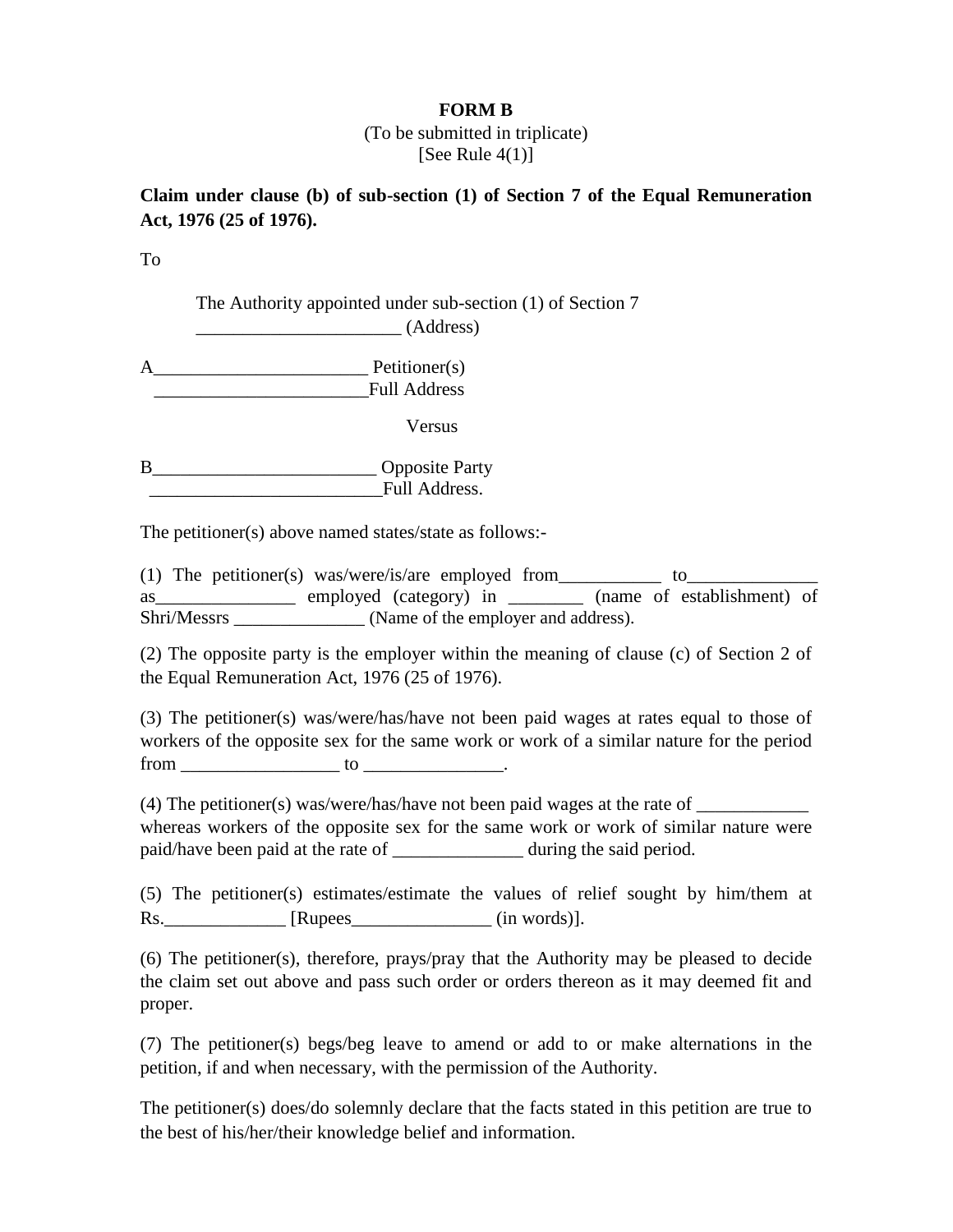Signature(s)/thumb impression(s) of the Petitioner(s).

\* I have been duly authorized in writing by \_\_\_\_\_\_\_\_\_\_\_\_\_\_\_\_\_\_ [here insert the name of worker(s)] to appear and act on his/her/their behalf.

> Signature of the legal practitioner/official of a registered Trade Union duly authorized.

Station\_\_\_\_\_\_\_\_\_\_\_\_\_\_\_\_

Date\_\_\_\_\_\_\_\_\_\_\_\_\_\_\_\_\_\_

\*Strike out this portion if inapplicable.